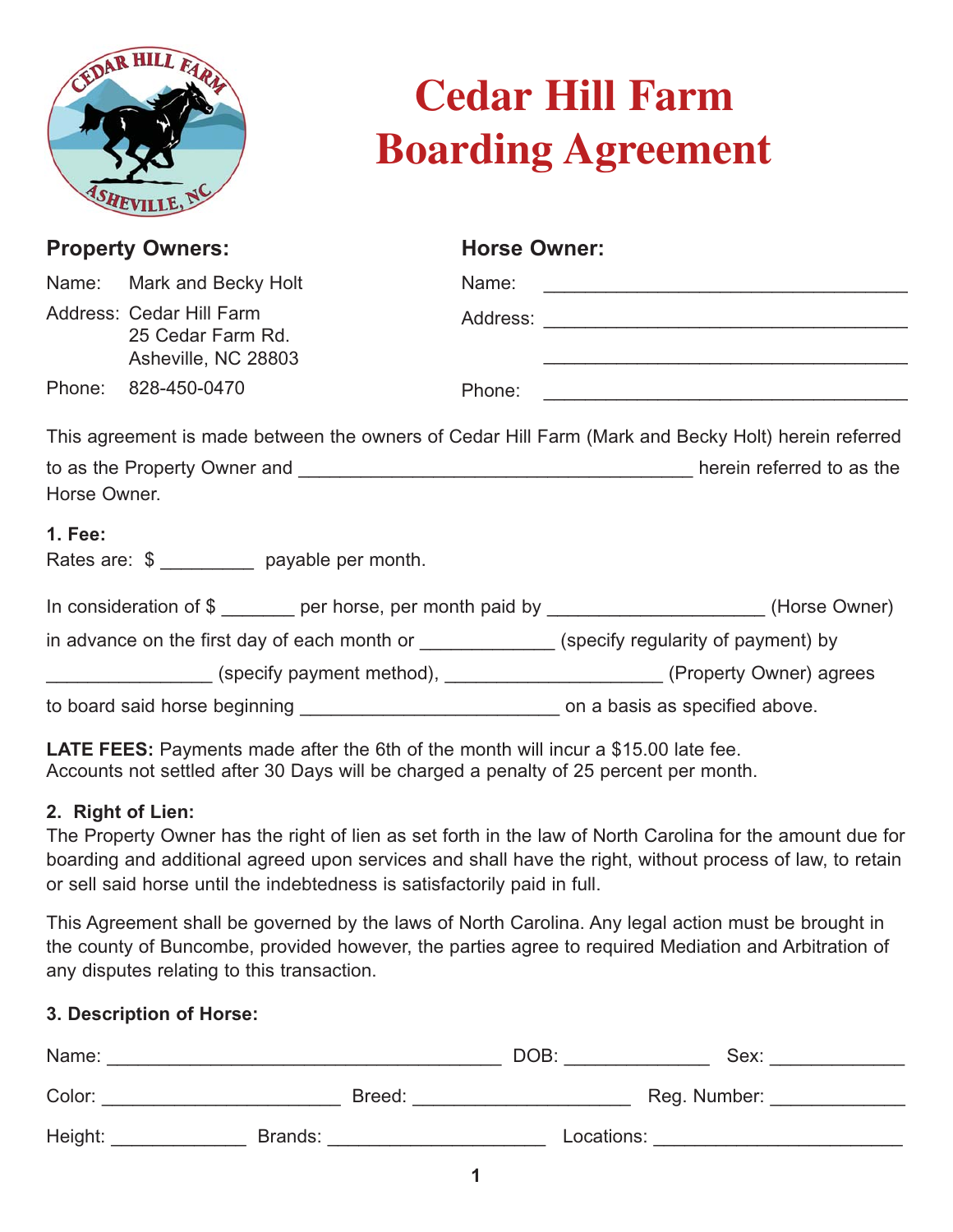## **4. Standard of Care:**

Unless specific arrangements are made with the Property Owner, the shoeing and grooming of the horse shall be the sole responsibility of the Horse Owner.

The care provided by the Property Owner, who agrees to provide normal and reasonable care to maintain the health and well being of said horse, shall include:

**Full Board:** daily cleaning of stalls, saw dust, clean water buckets, quality feed with home grown hay, and daily turnout weather permitting.

**NOTE:** Supplements and vitamins, if required, are to be supplied by the Horse Owner.

## **Special Instructions:** \_\_\_\_\_\_\_\_\_\_\_\_\_\_\_\_\_\_\_\_\_\_\_\_\_\_\_\_\_\_\_\_\_\_\_\_\_\_\_\_\_\_\_\_\_\_\_\_\_\_\_\_\_\_\_\_\_\_\_\_\_\_\_\_

**Turn Out:** Horses will be turned out in selected groups. If individual turn-out is required, there will be an additional charge. Turn-out times and paddocks used will be decided by the Property Owner.

**Hoof Care:** The Property Owner agrees to implement a program of hoof care and deworming consistent with recognized standards. The Owner of said horse is obligated to pay the expenses of such services which is over and above the boarding fee.

If the Horse Owner has special shoeing requirements and a designated farrier, then the Property Owner must be advised at least 7 days in advance of a farrier appointment. Should the Horse Owner not attend to hoof care when necessary, the Property Owner shall implement a program. The Owner of said horse is obligated to pay the expenses of such services which is over and above the boarding fee.

**Veterinary:** The Property Owner has the permission of the Horse Owner to request a veterinary visit, or request the services of a farrier if the need arises urgently. This will be done at the Horse Owner's expense.

**Emergencies:** In an emergency, the Property Owner will make every effort to reach the Horse Owner. Any decisions made by the Property Owner in the absence of the Horse Owner will be made in the best interests of the horse. All veterinary costs are additional to the boarding fee as outlined. Any veterinary charges are the responsibility of the Horse Owner, who will be billed directly by the veterinary clinic for any charges. In case of an emergency and Property Owner can not reach the Horse Owner, please list an Emergency contact:

Name: \_\_\_\_\_\_\_\_\_\_\_\_\_\_\_\_\_\_\_\_\_\_\_\_\_\_\_\_\_\_\_\_\_\_\_\_\_\_ Phone: \_\_\_\_\_\_\_\_\_\_\_\_\_\_\_\_\_\_\_\_\_\_\_\_\_\_\_\_\_\_\_

## **5. Termination:**

A written notice period of 30 days from the first day of the month, submitted to the Property Owner, will be required to terminate the boarding agreement. Any shorter notice will cause the forfeit of the one month in advance. The Property Owner reserves the right to terminate the grazing agreement with one month's notice.

## **6. Damages:**

The Horse Owner will be financially responsible for any and all damages caused by their horses to the property and equipment used therein.

## **7. Liability:**

The Property Owner will take all reasonable care to ensure the horse remains free of injury while on the Property Owner's premises. However, the Property Owner is not liable for injuries to the horse or Horse Owner while said horse and Owner are on the premises of the Property Owner. The Horse Owner must take all reasonable care when on the premises of the Property Owner, including the wearing of an approved safety helmet when riding said horse.